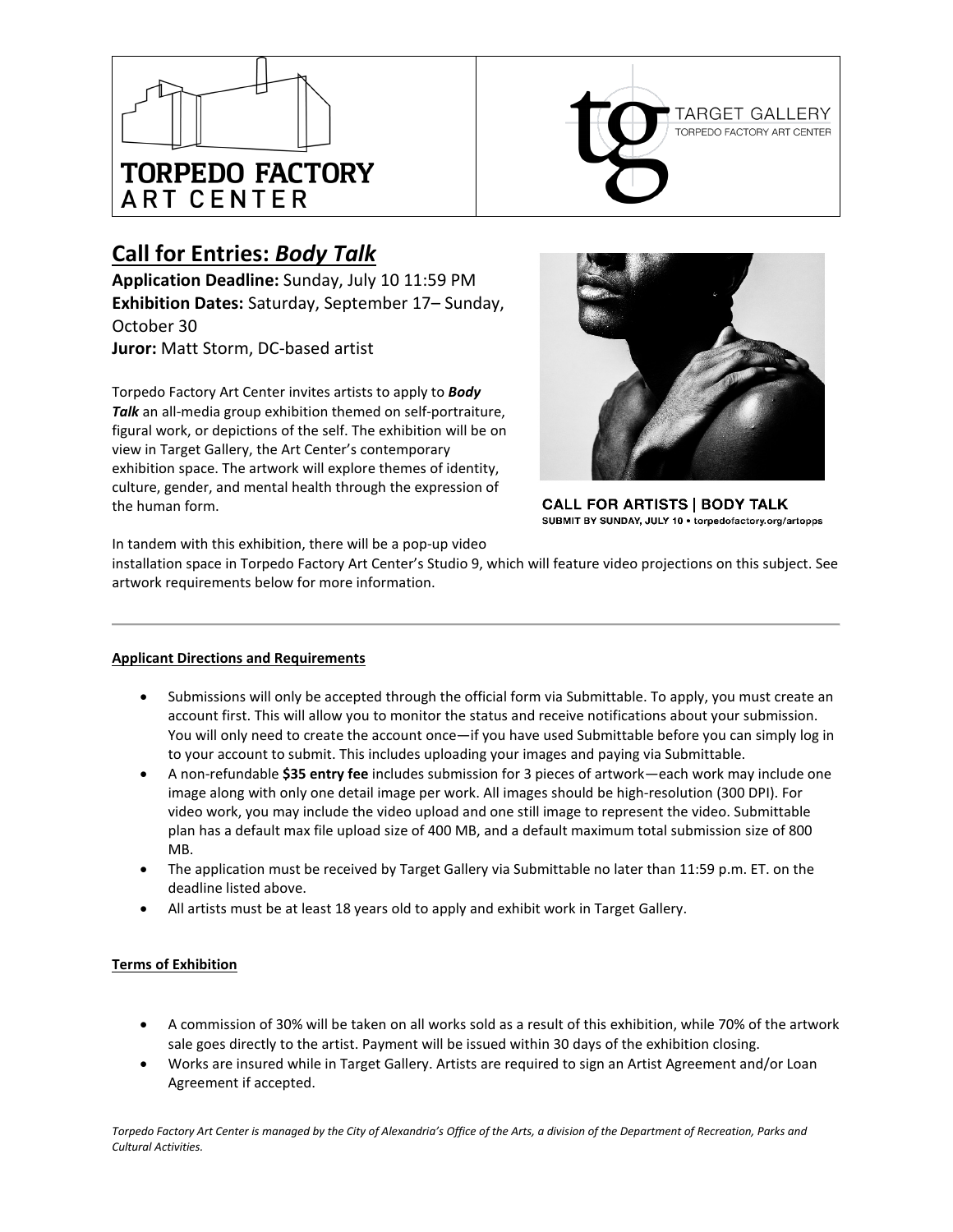- Torpedo Factory Art Center will keep the images of accepted works and reserves the right to reproduce the images for all media and publicity purposes.
- Artwork must have been made within the last five years.
- The City of Alexandria requires that individuals who exhibit at the Torpedo Factory Art Center must have a U.S-based tax ID number or Social Security Number in order to be paid the commission for any works sold. International artists may still participate but must work with the gallery to accommodate if artwork sales are feasible.
- The artists are responsible for the delivery of the work by in-person drop-off or shipping. If shipping, they must send the work to the gallery in sturdy, reusable boxes. Return shipping must be issued as a prepaid call tag, enclosed with artwork or as arranged with the gallery. The Torpedo Factory Art Center will not be responsible for shipping costs or any damage incurred in transit or post-exhibition.

## **Artwork Requirements**

- 1) **All artwork must measure no more than 7' or 84" in any direction**. This is to anticipate the size restraints of the gallery space. This is a requirement for all work, 2-D or 3-D. If you are planning to frame the work, it must still be within the size restraints, or we might have to reject the work from the exhibition.
- 2) **The artwork must be ready to hang**, so if it's a wall hanging work: *it must have a wire or hardware already affixed*. If artwork requires on-site assembly, the artist must be willing to assist with installation. Video art must also send an embed link.
- 3) **All artwork must be for sale** unless agreed upon by the gallery (for example, video work can be listed as NFS). Torpedo Factory Art Center takes a 30% commission for all artwork sold during the exhibition or within 90 days of the exhibition if the gallery acts as the agent.
- 4) Artists applying with work made of natural, potentially toxic, or ephemeral materials should use caution. Anything made with dirt, food, or plants (in raw form: such as grass or flowers, *not* plant-based paints etc.) will not be accepted.
- 5) Artwork cannot be drilled to the floor, ceiling, or into a pedestal (unless the artist provides their own pedestal).
- 6) No artwork can weigh more than 100 lbs in weight.
- 7) All artwork must be made within the last five years.
- 8) Video work will have the option to play on monitors within the gallery space or on a projector in the Target Gallery pop-up space in Studio #9 of Torpedo Factory Art Center\* on a 150" screen (diagonal). Two-channel or multi-channel videos should plan for it be together on one screen. Videos will be played looped, so please be mindful with the size of the video. It needs to be able to load on a USB/SD card potentially with other videos. We currently use 32 GB SD cards and USBs.
- 9) For video work, any videos with loud, jarring noise or flashing lights that could be a sensory trigger needs to have a content warning. We will also **require captions/subtitles**, for any video with dialogue accepted in this exhibition to help with accessibility. YouTube and Vimeo both have auto-generated and other caption options that you can employ to help with this as needed.
- 10) Upon the acceptance into this exhibition, you must consent to allowing us the use of the image or right to play the video on our online catalog as well as in-person. For video work will require that you provide an Youtube or Vimeo link from your personal channel, so that way the views will go directly to your channel. We will not re-upload content directly onto our own accounts unless instructed to by an artist.

## **Note About Submittable.com:**

Torpedo Factory Art Center uses Submittable.com to collect applications, send updates, and notifications to artists regarding their application status. Please be sure to allow the email **notifications@email.submittable.com** in your regular email inbox, as Submittable can sometimes get marked as spam.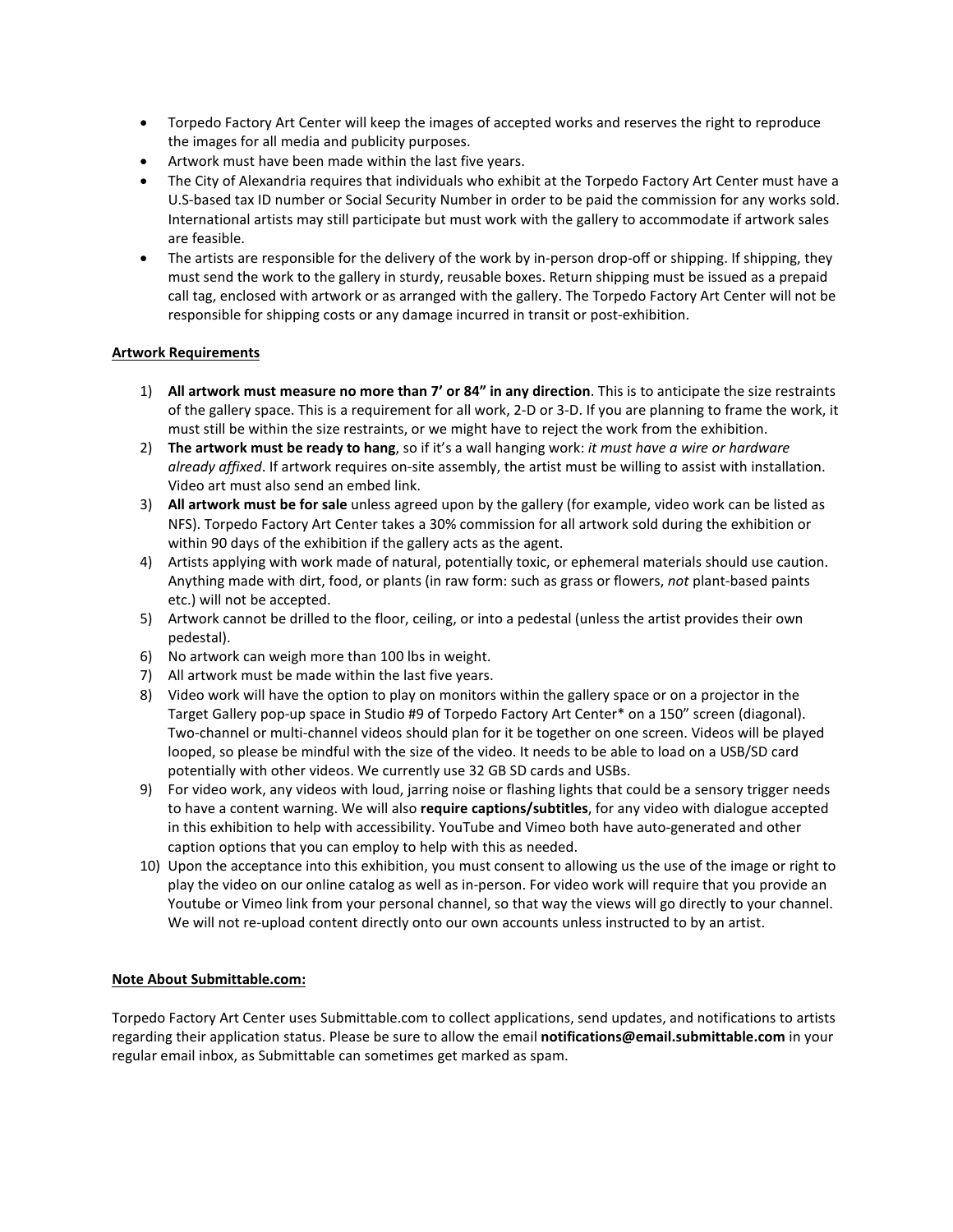If you have an issue receiving emails from Submittable even after whitelisting, please check your spam folder. You can check the status of your application online and see any messages sent from our staff on: **manager.submittable.com/user/submissions**

For Submittable help, please see this page with FAQ questions for submitters: **submittable.help/en/collections/185534-submitters**

### **Exhibition Timeline**

**Application Deadline:** Sunday, July 10, 11:59 PM EST (no extensions) **Jurying:** Monday, July 11 – Monday, July 25 **Artists Notified of Acceptance:** Friday, July 29 **Exhibition Opens to the Public:** Saturday, September 17 **Reception:** Friday, October 14, 7 p.m. – 10 p.m. **Last Day of Exhibition:** Sunday, October 30 **Artwork Return/Pick-Up**: Monday, October 31 – Tuesday, November 1

#### **About Target Gallery**

Torpedo Factory Art Center promotes high standards of art by continuously exploring new ideas through visual art and media in a schedule of national and international exhibitions in Target Gallery. The gallery presents about eight rotating exhibitions annually featuring a variety of relevant and timely themes.

Artists interested in receiving information about upcoming opportunities or exhibition openings can visit our website to sign up to receive email updates at: torpedofactory.org/artopps

#### **Contact**

**Phone:** 703.746.4590 **Email:** targetgallery @alexandriava.gov **Address:** 105 N Union St. Alexandria, VA 22314 (located in Studio 2 in the Torpedo Factory Art Center)

#### **About the Juror**



*Matt Storm* **(he/him)** is a photo-based artist in Washington, D.C, and a 2020 recipient of the Arts & Humanities Fellowship from Washington D.C.'s Commission on the Arts & Humanities. Storm's work engages with the theme of identity, and the questions, "who are we, and how do we know?"

Storm serves as Chair of the LGBTQ Caucus of the Society for Photographic Education, and he curated a show of art by D.C.-area artists who identify as transgender, nonbinary, Two Spirit, and agender as part of Trans Pride DC in 2019.

Storm has worked at the Fine Arts Work Center in Provincetown, MA, and he graduated from Dartmouth College with the Perspectives on Design Award.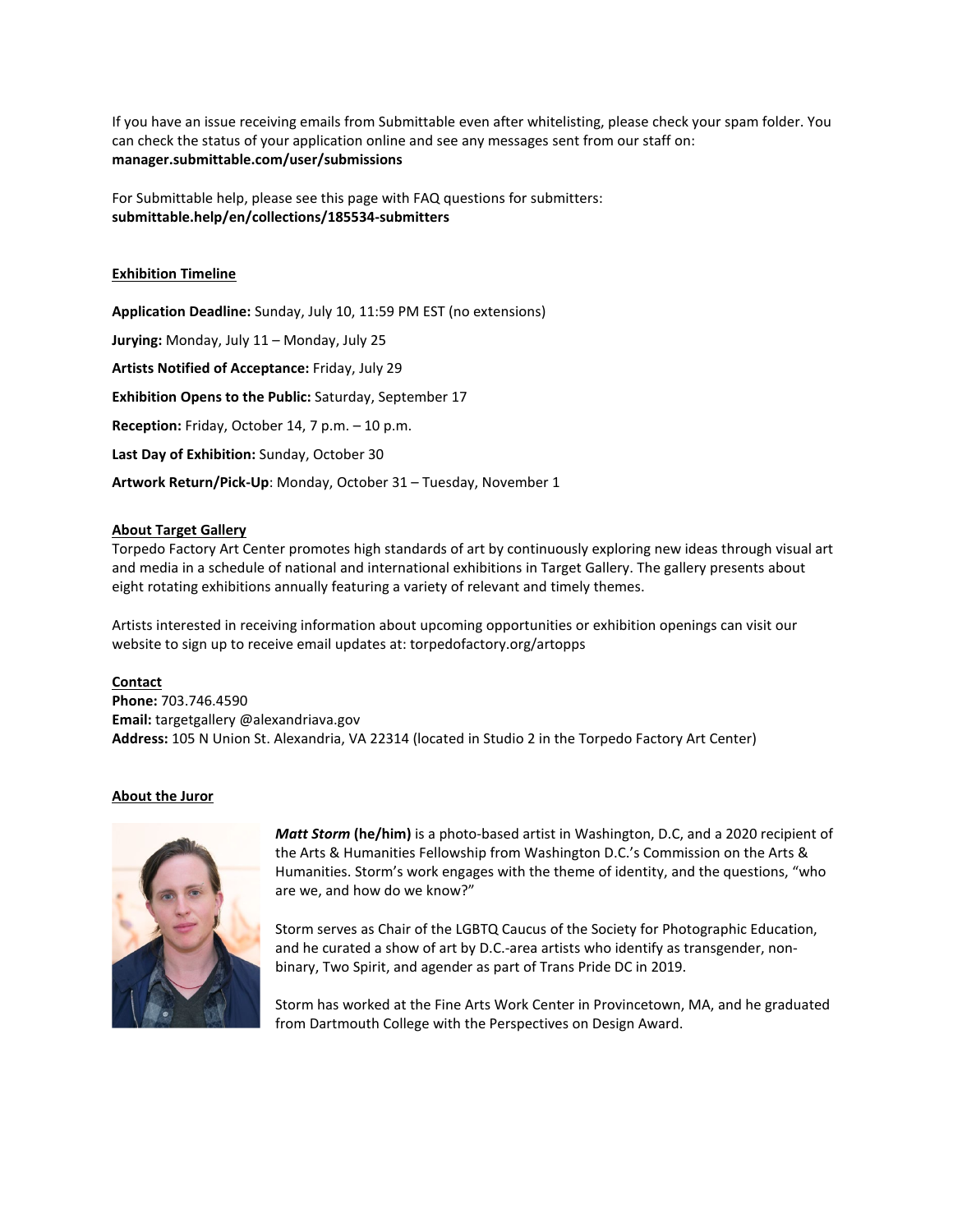

|                                          |  | Target Gallery   Torpedo Factory Art Center |                  |  |
|------------------------------------------|--|---------------------------------------------|------------------|--|
| Floor Plan: 682 sq ft                    |  | Wall Space 79'                              | Scale 3/16"=1'0" |  |
| Note: Ceiling is 105" high.              |  |                                             |                  |  |
| Floor is laminate                        |  |                                             |                  |  |
| Walls are drywall, homasote, and plywood |  |                                             |                  |  |